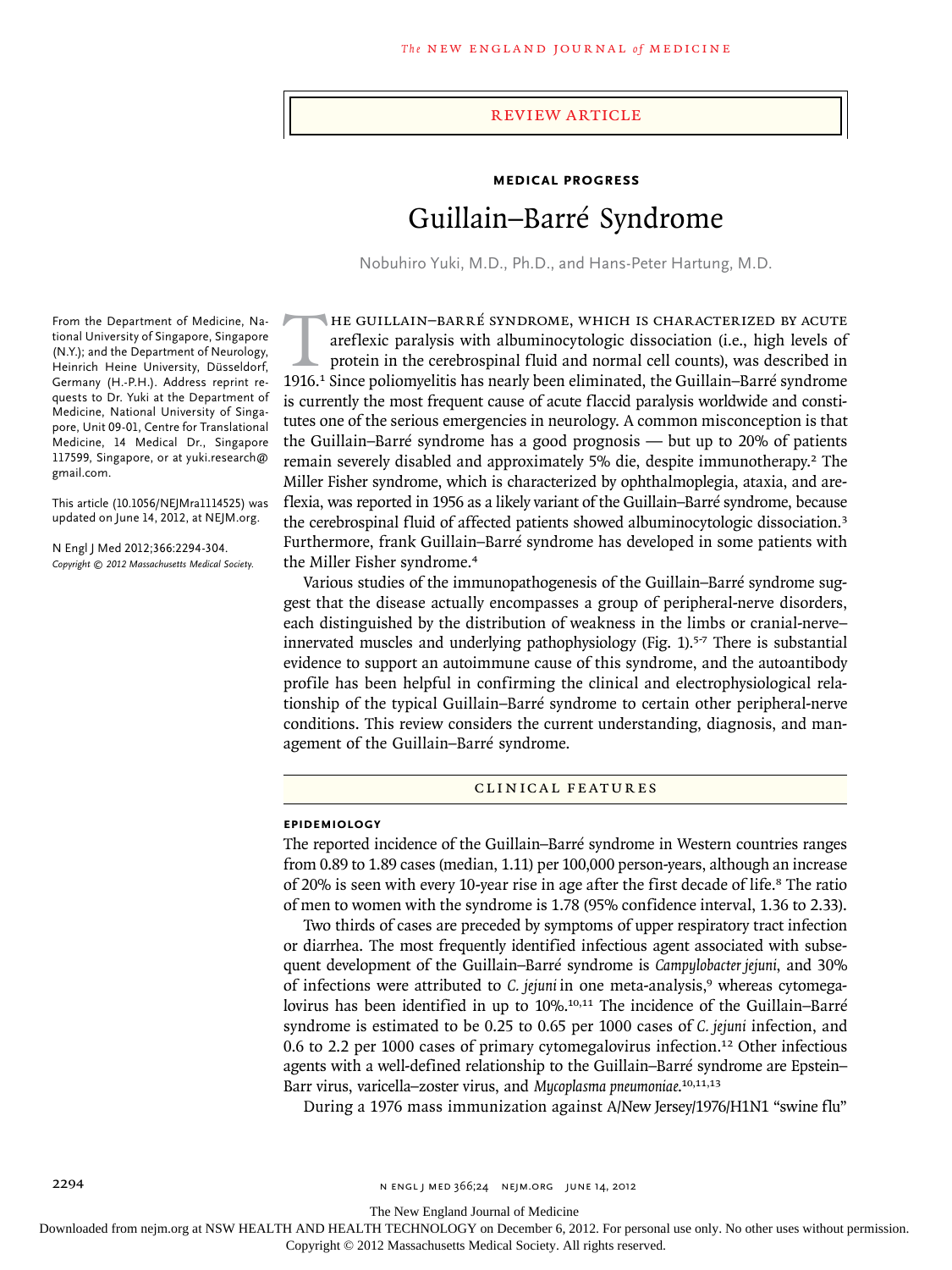| <b>Subtypes and variants</b>                                                             |                     | IgG autoantibodies to |
|------------------------------------------------------------------------------------------|---------------------|-----------------------|
| Guillain-Barré syndrome                                                                  |                     |                       |
| Acute inflammatory demyelinating polyneuropathy                                          |                     | None                  |
| Facial variant: Facial diplegia and paresthesia                                          |                     | None                  |
| Acute motor axonal neuropathy                                                            |                     | GM1, GD1a             |
| More and less extensive forms                                                            |                     |                       |
| Acute motor-sensory axonal neuropathy                                                    |                     | GM1, GD1a             |
| Acute motor-conduction-block neuropathy                                                  |                     | GM1, GD1a             |
| Pharyngeal-cervical-brachial weakness                                                    |                     | GTla > GQ1b >> GD1a   |
|                                                                                          |                     |                       |
| Miller Fisher syndrome                                                                   |                     | GQ1b, GT1a            |
| Incomplete forms                                                                         |                     |                       |
| Acute ophthalmoparesis (without ataxia)                                                  |                     | GO1b, GT1a            |
| Acute ataxic neuropathy (without ophthalmoplegia)                                        |                     | GQ1b, GT1a            |
| CNS variant: Bickerstaff's brain-stem encephalitis                                       |                     | GO1b, GT1a            |
|                                                                                          |                     |                       |
| Galactose<br>Glucose<br>N-Acetylgalactosamine<br>N-Acetylneuraminic acid<br>Cer Ceramide | Cer GM1<br>Cer GD1a | Cer GTla<br>Cer GO1b  |

### **Figure 1. Spectrum of Disorders in the Guillain–Barré Syndrome and Associated Antiganglioside Antibodies.**

IgG autoantibodies against GM1 or GD1a are strongly associated with acute motor axonal neuropathy, as well as the more extensive acute motor–sensory axonal neuropathy and the less extensive acute motor-conduction-block neuropathy. IgG anti-GQ1b antibodies, which cross-react with GT1a, are strongly associated with the Miller Fisher syndrome, its incomplete forms (acute ophthalmoparesis [without ataxia] and acute ataxic neuropathy [without ophthalmoplegia]), and its more extensive form, Bickerstaff's brain-stem encephalitis. Pharyngeal–cervical–brachial weakness is categorized as a localized form of acute motor axonal neuropathy or an extensive form of the Miller Fisher syndrome. Half of patients with pharyngeal–cervical–brachial weakness have IgG anti-GT1a antibodies, which often cross-react with GQ1b. IgG anti-GD1a antibodies have also been detected in a small percentage of patients. The anti-GQ1b antibody syndrome includes the Miller Fisher syndrome, acute ophthalmoparesis, acute ataxic neuropathy, Bickerstaff's brain-stem encephalitis, and pharyngeal–cervical–brachial weakness. The presence of clinical overlap also indicates that the Miller Fisher syndrome is part of a continuous spectrum with these conditions. Patients who have had the Guillain–Barré syndrome overlapped with the Miller Fisher syndrome or with its related conditions have IgG antibodies against GM1 or GD1a as well as against GQ1b or GT1a, supporting a link between acute motor axonal neuropathy and the anti-GQ1b antibody syndrome. CNS denotes central nervous system.

in the United States, people who received the vaccine were at increased risk for the development of the Guillain–Barré syndrome.14 Other seasonal influenza vaccines have not been associated with the same increase in risk. With the pandemic influenza A (H1N1) outbreak in 2009, there was great concern that vaccination against H1N1 might also trigger the Guillain–Barré syndrome, but that did not occur.<sup>15</sup>

# **DIAGNOSIS**

The first symptoms of the Guillain–Barré syndrome are numbness, paresthesia, weakness, pain in the limbs, or some combination of these symptoms. The main feature is progressive bilateral and relatively symmetric weakness of the limbs, and the weakness progresses over a period of 12 hours to 28 days before a plateau is reached.16 Patients typically have generalized hyporeflexia or areflexia.

n engl j med 366;24 nejm.org june 14, 2012 2295

The New England Journal of Medicine

Downloaded from nejm.org at NSW HEALTH AND HEALTH TECHNOLOGY on December 6, 2012. For personal use only. No other uses without permission.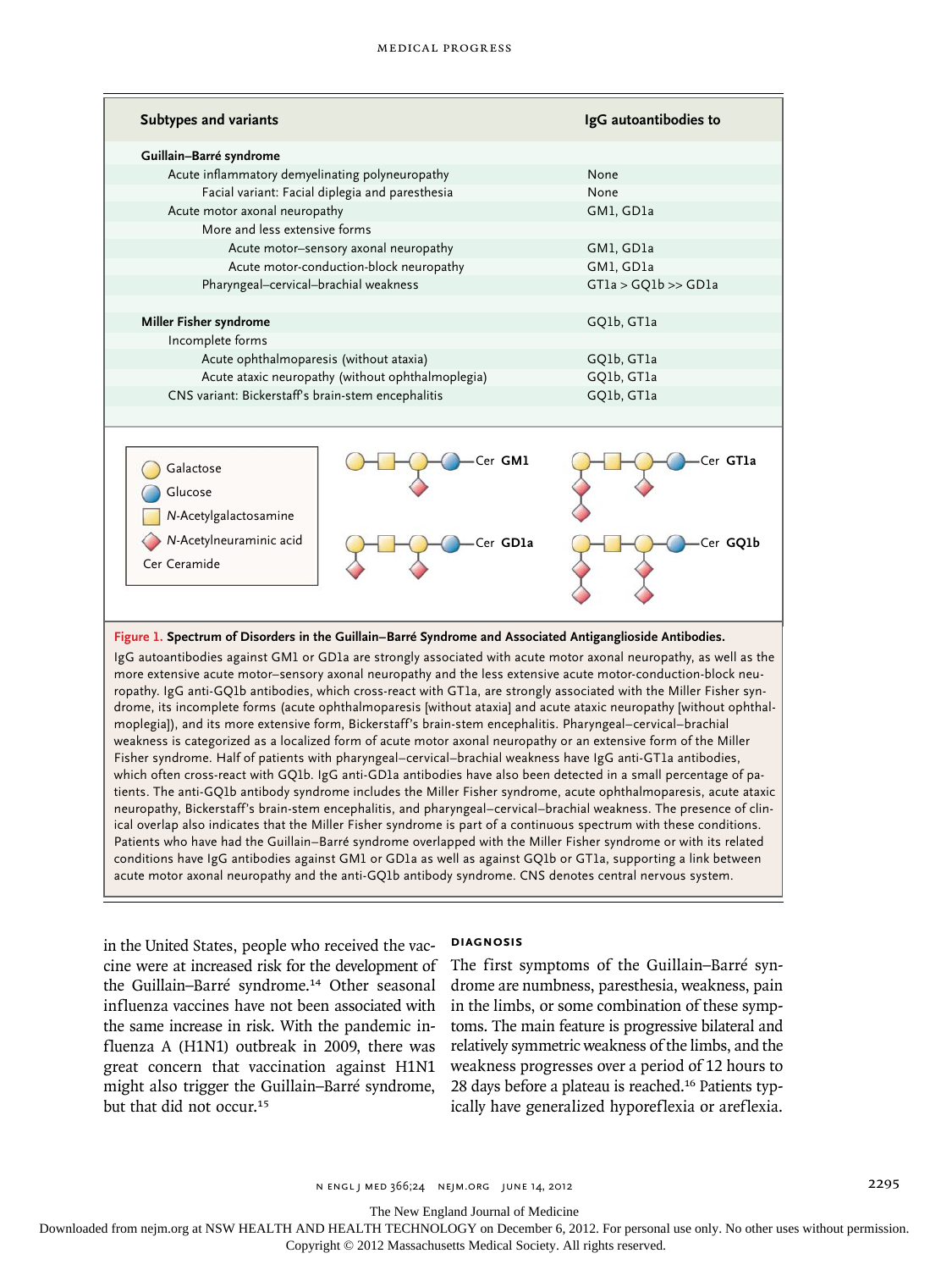A history of upper respiratory infectious symptoms or diarrhea 3 days to 6 weeks before the onset is not uncommon.

The differential diagnosis is wide, and detailed neurologic assessment localizes the disease to the peripheral nerves rather than to the brain stem, spinal cord, cauda equina, neuromuscular junction, or muscles. The presence of distal paresthesia increases the likelihood that the correct diagnosis is the Guillain–Barré syndrome. If sensory involvement is absent, disorders such as poliomyelitis, myasthenia gravis, electrolyte disturbance, botulism, or acute myopathy should be considered. Hypokalemia shares some features with the Guillain–Barré syndrome but is commonly overlooked in the differential diagnosis. In patients with acute myopathy, tendon jerks are preserved and serum creatine kinase levels are increased. If paralysis develops abruptly and urinary retention is prominent, magnetic resonance imaging of the spine should be considered, to rule out a compressive lesion.

Nerve-conduction studies help to confirm the presence, pattern, and severity of neuropathy. These studies are essential for research, given specific criteria for categorizing the diagnosis, $17$ but nerve-conduction studies are not obligatory for the recently proposed Brighton criteria for diagnosis, which were developed for use in resource-poor environments.<sup>16</sup> Once the diagnosis of an acute peripheral neuropathy is clear, the Guillain–Barré syndrome is the likely diagnosis in the majority of patients. However, clinicians should consider alternative causes, such as vasculitis, beriberi, porphyria, toxic neuropathy, Lyme disease, and diphtheria.

A lumbar puncture is usually performed in patients with suspected Guillain–Barré syndrome, primarily to rule out infectious diseases, such as Lyme disease, or malignant conditions, such as lymphoma. A common misconception holds that there should always be albuminocytologic dissociation. However, albuminocytologic dissociation is present in no more than 50% of patients with the Guillain–Barré syndrome during the first week of illness, although this percentage increases to 75% in the third week.18 Some patients with human immunodeficiency virus infection and the Guillain–Barré syndrome have pleocytosis.

The Guillain–Barré syndrome generally follows a monophasic course and typically does not recur,

but two or more episodes have been reported in 7% of patients.19 The mean interval between recurrences in these patients was 7 years. Although hyporeflexia or areflexia is a hallmark of the Guillain–Barré syndrome, 10% of patients have normal or brisk reflexes during the course of the illness. Thus, the possibility of the Guillain–Barré syndrome should not be excluded in a patient with normal or brisk reflexes if all other features are supportive of the diagnosis.<sup>20</sup> Clinical deterioration after initial improvement or stabilization with immunotherapy suggests that the treatment had a transient effect or that chronic inflammatory demyelinating polyneuropathy is present.<sup>21</sup>

# **NATURAL HISTORY AND PROGNOSTIC MODELS**

In the majority of patients, the Guillain–Barré syndrome continues to progress for up to 1 to 3 weeks after the onset of symptoms.22 Two thirds of patients are unable to walk independently when maximum weakness is reached.<sup>2</sup> Respiratory insufficiency occurs in 25% of patients, and major complications, including pneumonia, sepsis, pulmonary embolism, and gastrointestinal bleeding, develop in 60% of intubated patients.<sup>23</sup> Among severely affected patients, 20% remain unable to walk 6 months after the onset of symptoms. The variations in the rate and extent of recovery in the Guillain–Barré syndrome make prognostication difficult.

One clinical scoring system that has been developed uses the patient's age, the presence or absence of antecedent diarrhea, and disease severity to predict whether a patient will be able to walk independently at 1, 3, or 6 months (see the table in the Supplementary Appendix, available with the full text of this article at NEJM.org). $24,25$ Another prognostic scale uses the number of days between the onset of weakness and hospital admission, the presence or absence of facial or bulbar weakness, and the severity of the limb weakness to predict the likelihood that respiratory insufficiency will develop.26 Both scales, validated in their respective patient populations, can be useful in the care of patients with the Guillain–Barré syndrome.

# **DEMYELINATING AND AXONAL SUBTYPES**

The histologic features of the Guillain–Barré syndrome support a classification that includes demyelinating and axonal subtypes — acute inflammatory demyelinating polyneuropathy and

The New England Journal of Medicine

Downloaded from nejm.org at NSW HEALTH AND HEALTH TECHNOLOGY on December 6, 2012. For personal use only. No other uses without permission.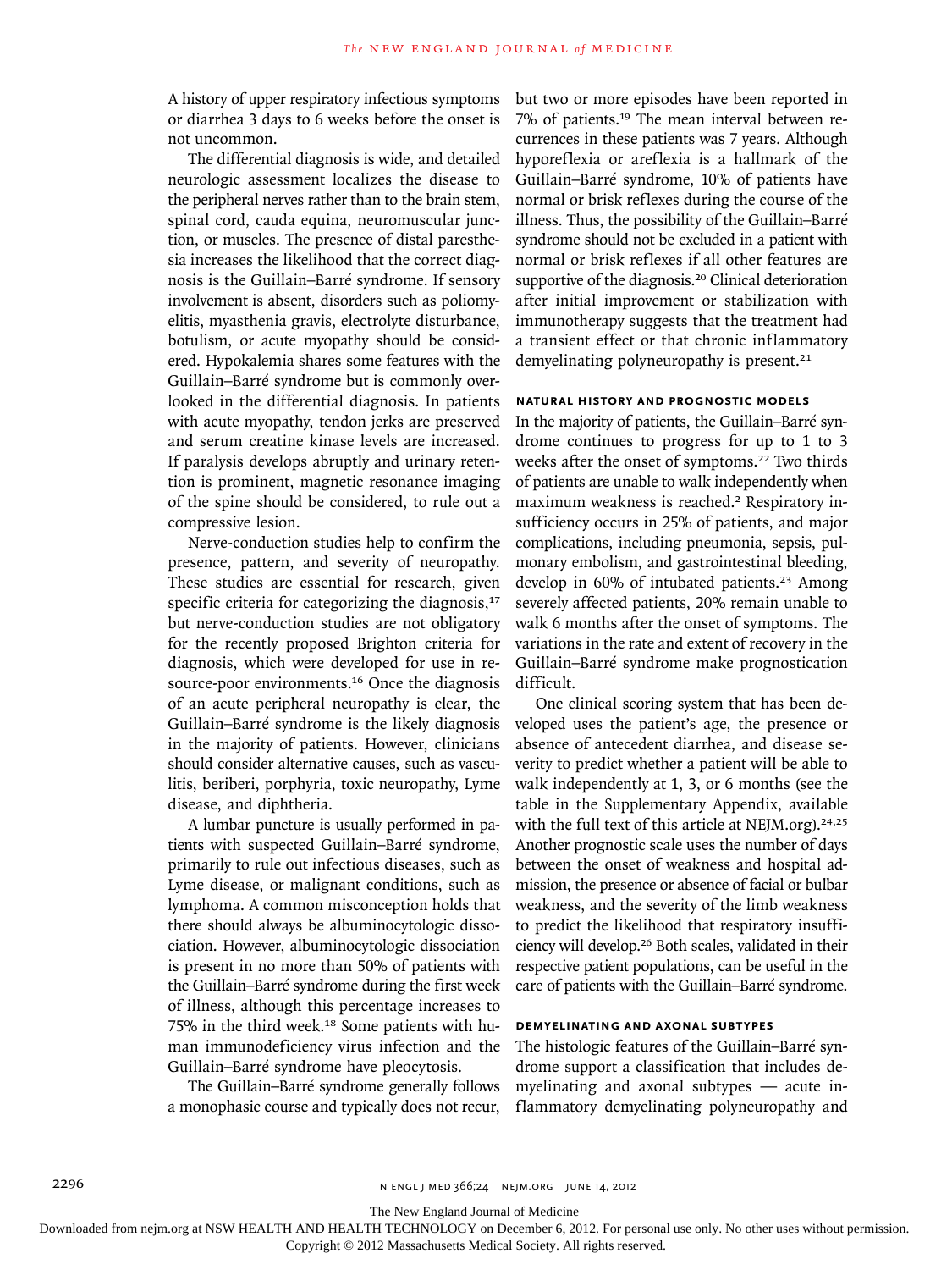acute motor axonal neuropathy.27,28 The classification is based on nerve-conduction studies (Fig. 1 in the Supplementary Appendix), $29,30$  and there is a notable difference in the geographic distribution of subtypes of the syndrome. In Europe and North America, the demyelinating Guillain–Barré syndrome accounts for up to 90% of cases,<sup>29</sup> whereas in China, Japan, Bangladesh, and Mexico, the frequency of the axonal Guillain–Barré syndrome ranges from 30% to 65% and the frequency of the demyelinating Guillain–Barré syndrome ranges from 22% to  $46\%$ .<sup>22,30-32</sup> In an Italian cohort, nerve-conduction studies overestimated the incidence of the demyelinating Guillain–Barré syndrome when the studies were performed early in the course of the disease, and subsequent nerveconduction studies in the same patients indicated a need for reclassification: the proportion of cases that were classified as the demyelinating subtype decreased from 67% to 58%, and the proportion classified as the axonal subtype increased from 18% to 38%.33 It is generally thought that test results obtained early in the course of illness may lead to misclassification of the subtype and that serial nerve-conduction studies are therefore important for accurate subtype classification (see the Supplementary Appendix).

In acute motor–sensory axonal neuropathy, there is clear involvement of the sensory fibers, but detailed studies have suggested that mild changes occur in the sensory nerves of some patients with acute motor axonal neuropathy.<sup>34</sup> Acute motor-conduction-block neuropathy is a mild form of acute motor axonal neuropathy but does not progress to axonal degeneration.<sup>35</sup>

There are localized forms of the Guillain–Barré syndrome that are distinguished by involvement of certain muscle groups or nerves. Facial diplegia with paresthesia is a localized form of the demyelinating Guillain–Barré syndrome,<sup>36</sup> whereas pharyngeal–cervical–brachial weakness, which is characterized by acute weakness of the oropharyngeal, neck, and shoulder muscles, represents a localized form of the axonal Guillain–Barré syndrome.37,38

# **THE MILLER FISHER SYNDROME**

The Miller Fisher syndrome appears to be more common among patients with the Guillain–Barré syndrome who live in eastern Asia than among those who live in other parts of the world, occurring in up to 20% of patients in Taiwan and 25% of patients in Japan.4,39 Most patients with the Miller Fisher syndrome have evidence of infection 1 to 3 weeks before the development of ophthalmoplegia or ataxia; in one study, 20% of patients had *C. jejuni* infection and 8% had *Haemophilus influenzae* infection.<sup>40</sup>

The presence of distal paresthesia is associated with the Miller Fisher syndrome. Careful clinical assessment and focused investigations such as brain imaging and electrophysiological examinations can rule out other conditions, such as brain-stem stroke, Wernicke's encephalopathy, myasthenia gravis, and botulism. The disease peaks at a median of 1 week, and improvement often starts at a median of 2 weeks.<sup>4</sup> Recovery from ataxia and recovery from ophthalmoplegia take a median of 1 and 3 months, respectively. By 6 months after the onset of neurologic symptoms, most patients have recovered from ataxia and ophthalmoplegia.

#### **PATHOGENESIS**

# **POSTMORTEM STUDIES AND CLINICOPATHOLOGICAL CORRELATION**

The classic pathological findings in acute inflammatory demyelinating polyneuropathy are inflammatory infiltrates (consisting mainly of T cells and macrophages) and areas of segmental demyelination, often associated with signs of secondary axonal degeneration, which can be detected in the spinal roots, as well as in the large and small motor and sensory nerves.<sup>27</sup> There is evidence of early complement activation, which is based on antibody binding to the outer surface of the Schwann cell and deposition of activated complement components; such complement activation appears to initiate the vesiculation of myelin (Fig. 2). $41$  Macrophage invasion is observed within 1 week after complement-mediated myelin damage occurs.

In acute motor axonal neuropathy, IgG and activated complement bind to the axolemma of motor fibers at the nodes of Ranvier, followed by formation of the membrane-attack complex.42 The resultant nodal lengthening is followed by axonal degeneration of motor fibers with neither lymphocytic inflammation nor demyelination.<sup>28,43</sup> There are autopsy reports indicating that the neurologic signs of the Miller Fisher syndrome overlap with those of the Guillain–Barré syndrome (oph-

n engl j med 366;24 nejm.org june 14, 2012 2297

The New England Journal of Medicine

Downloaded from nejm.org at NSW HEALTH AND HEALTH TECHNOLOGY on December 6, 2012. For personal use only. No other uses without permission.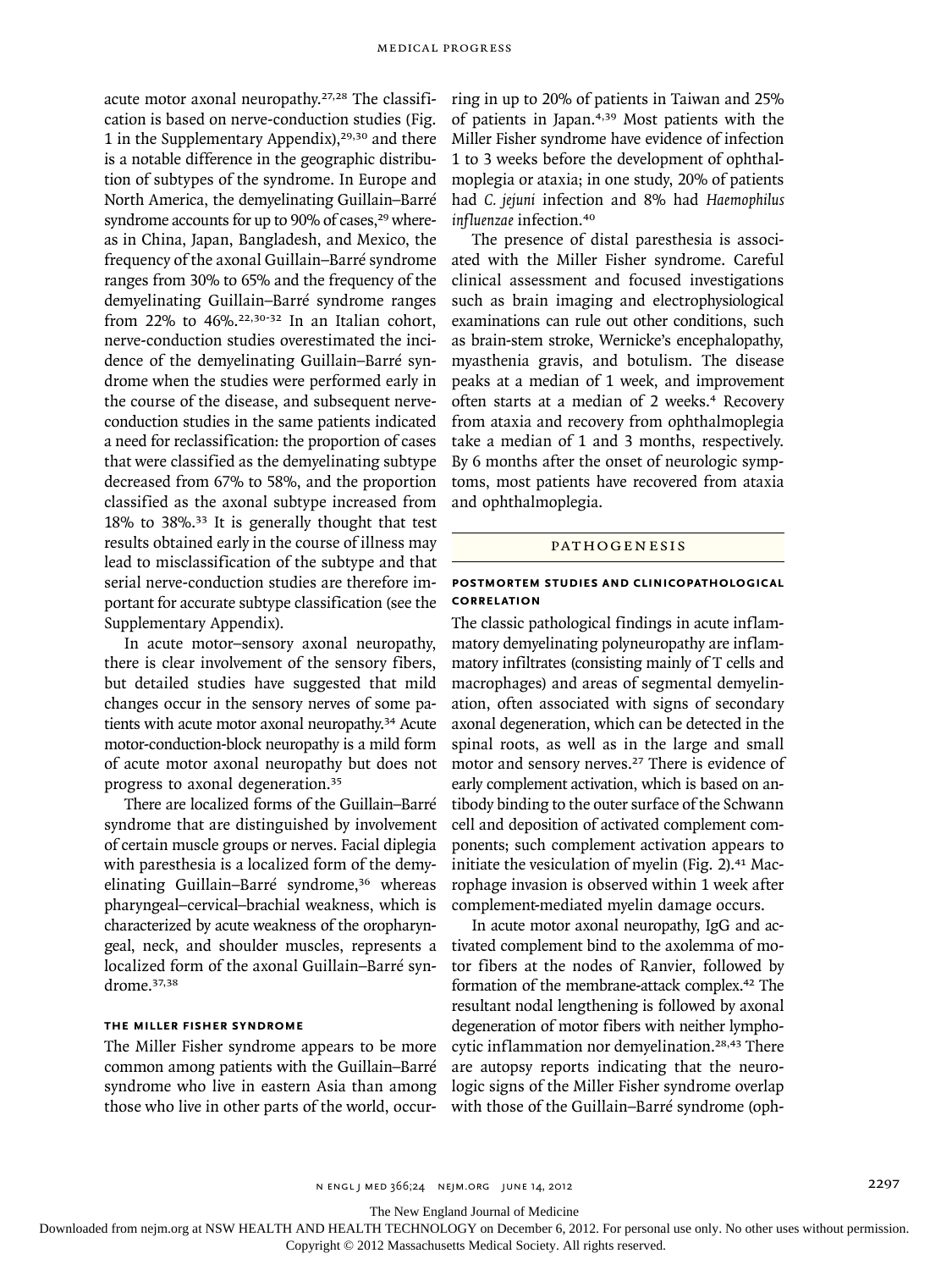

## **Figure 2. Possible Immunopathogenesis of the Guillain–Barré Syndrome.**

Panel A shows the immunopathogenesis of acute inflammatory demyelinating polyneuropathy. Although autoantigens have yet to be unequivocally identified, autoantibodies may bind to myelin antigens and activate complement. This is followed by the formation of membrane-attack complex (MAC) on the outer surface of Schwann cells and the initiation of vesicular degeneration. Macrophages subsequently invade myelin and act as scavengers to remove myelin debris. Panel B shows the immunopathogenesis of acute motor axonal neuropathy. Myelinated axons are divided into four functional regions: the nodes of Ranvier, paranodes, juxtaparanodes, and internodes. Gangliosides GM1 and GD1a are strongly expressed at the nodes of Ranvier, where the voltage-gated sodium (Nav) channels are localized. Contactinassociated protein (Caspr) and voltage-gated potassium (Kv) channels are respectively present at the paranodes and juxtaparanodes. IgG anti-GM1 or anti-GD1a autoantibodies bind to the nodal axolemma, leading to MAC formation. This results in the disappearance of Nav clusters and the detachment of paranodal myelin, which can lead to nerve-conduction failure and muscle weakness. Axonal degeneration may follow at a later stage. Macrophages subsequently invade from the nodes into the periaxonal space, scavenging the injured axons.

thalmoplegia and ataxia in the former and sub-type from the axonal subtype of the Guillain– stantial limb weakness in the latter),<sup>44</sup> which Barré syndrome.<sup>41,42</sup> The pathological features suggests that the available immunohistochemi-of the "pure" Miller Fisher syndrome remain uncal and electron-microscopical studies do not certain because almost all patients eventually have accurately differentiate the demyelinating sub-a complete recovery and fatal cases are very rare.

The New England Journal of Medicine

Downloaded from nejm.org at NSW HEALTH AND HEALTH TECHNOLOGY on December 6, 2012. For personal use only. No other uses without permission.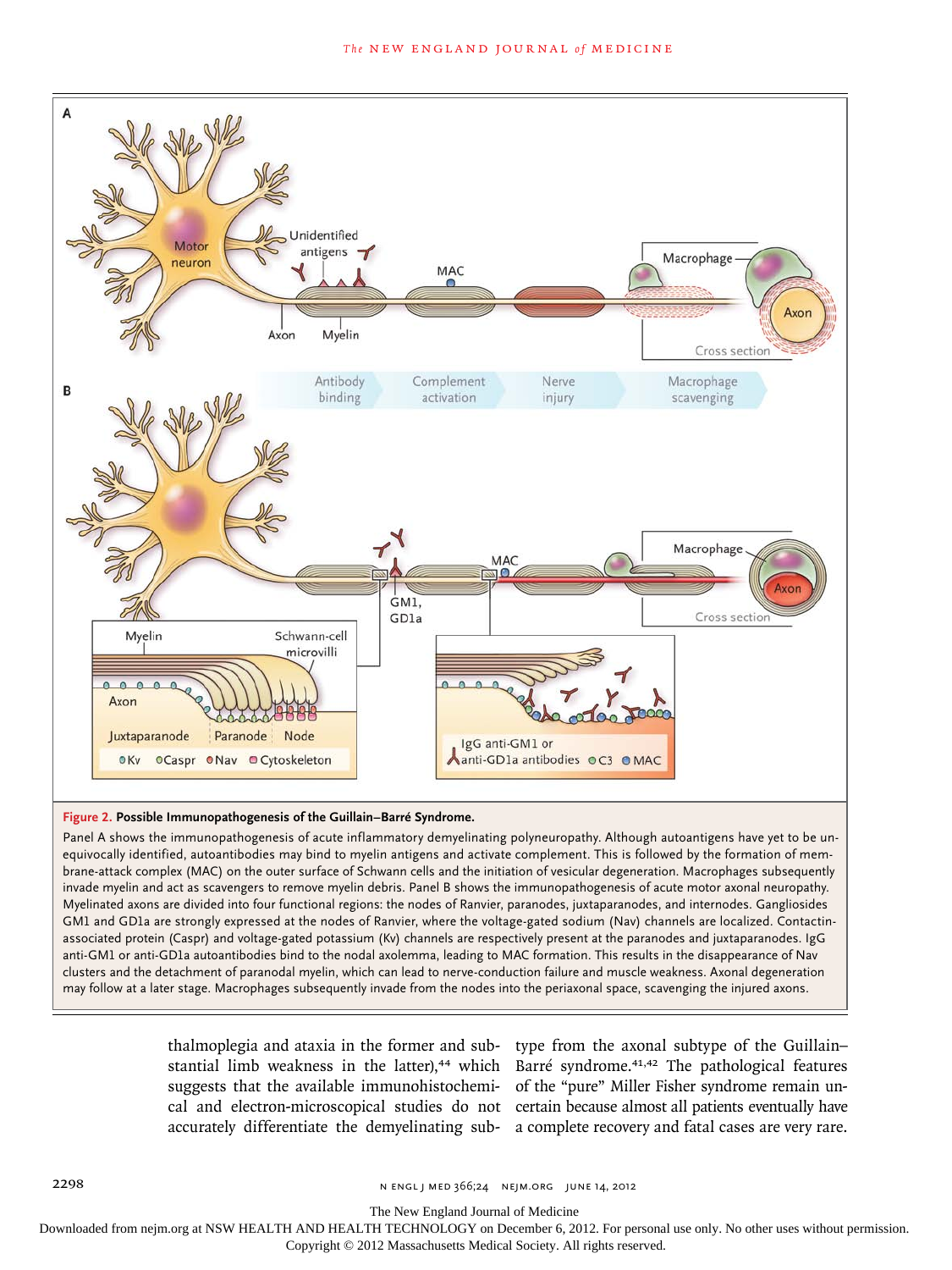# **ANTIGANGLIOSIDE ANTIBODIES**

Gangliosides, which are composed of a ceramide attached to one or more sugars (hexoses) and contain sialic acid (*N*-acetylneuraminic acid) linked to an oligosaccharide core, are important components of the peripheral nerves. Four gangliosides — GM1, GD1a, GT1a, and GQ1b — differ with regard to the number and position of their sialic acids, where M, D, T, and Q represent mono-, di-, tri-, and quadri-sialosyl groups (Fig. 1). IgG autoantibodies to GM1 and GD1a are associated with acute motor axonal neuropathy and its more extensive and less extensive subtypes, acute motor– sensory axonal neuropathy and acute motorconduction-block neuropathy, respectively, but not with acute inflammatory demyelinating polyneuropathy.5,34,35 Motor and sensory nerves express similar quantities of GM1 and GD1a, but their expression within various tissues may differ.45 This could explain the preferential motoraxon injury seen in acute motor axonal neuropathy.

IgG autoantibodies to GQ1b, which cross-react with GT1a, are strongly associated with the Miller Fisher syndrome, its incomplete forms (acute ophthalmoparesis and acute ataxic neuropathy), and its central nervous system variant, Bickerstaff's brain-stem encephalitis, which includes acute ophthalmoplegia, ataxia, and impaired consciousness after an infectious episode.6,7,46 Patients with pharyngeal–cervical–brachial weakness are more likely to have IgG anti-GT1a antibodies, which may cross-react with GQ1b; they are also less likely to have IgG anti-GD1a antibodies, which suggests a link to the axonal Guillain–Barré syndrome.<sup>37</sup>

The localization of these target ganglioside antigens has been associated with distinct clinical patterns of ophthalmoplegia, ataxia, and bulbar palsy. GQ1b is strongly expressed in the oculomotor, trochlear, and abducens nerves, as well as muscle spindles in the limbs.<sup>46,47</sup> The glossopharyngeal and vagus nerves strongly express GT1a and GQ1b, possibly accounting for dysphagia.<sup>48</sup>

In some situations, antibodies against complexes consisting of two different gangliosides, rather than antibodies against a single ganglioside, develop in patients with the Guillain–Barré syndrome, suggesting specific recognition of a new conformational epitope formed by these glycolipids (see the Supplementary Appendix).<sup>49</sup>

# **MOLECULAR MIMICRY**

Some evidence supports the presence of molecular mimicry between gangliosides and antecedent infectious agents in patients with the Guillain– Barré syndrome and those with the Miller Fisher syndrome. Lipooligosaccharide is a major component of the outer membrane of *C. jejuni*. Studies have shown that bacterial isolates from patients with the Guillain–Barré syndrome bear GM1-like or GD1a-like lipooligosaccharide, and those from patients with the Miller Fisher syndrome have lipooligosaccharides mimicking GQ1b (Fig. 2 in the Supplementary Appendix).40,50 In another study, an *H. influenzae* isolate from a patient with the Miller Fisher syndrome also carried a GQ1bmimicking lipooligosaccharide.<sup>51</sup>

# **ANIMAL MODELS**

Experimental autoimmune neuritis, which can be induced by immunization with peripheral-nerve proteins or transferred to animals by T cells sensitized to these proteins, resembles the demyelinating Guillain–Barré syndrome clinically and pathologically.52 However, evidence in support of the concept that such autoreactive T-cell or autoantibody responses occur in a sizable proportion of patients is lacking, suggesting that experimental autoimmune neuritis is not a valid model of the Guillain–Barré syndrome.

A rabbit model of the axonal Guillain–Barré syndrome produced by sensitization with GM1 or GM1-like lipooligosaccharides of *C. jejuni* from patients with the disorder supports the role of molecular mimicry in the pathogenesis of this disease.53,54 In the rabbit model, anti-GM1 antibodies bound to nodes and activated complement, resulting in the formation of a membraneattack complex at the anterior roots of the spinal nerve, which was followed by the disappearance of the sodium-channel cluster (Fig. 3 in the Supplementary Appendix). Such a constellation of abnormalities might induce nerve-conduction failure and muscle weakness. Axonal degeneration occurred at a later stage in this model.

In a murine model, the passive transfer of anti-GM1 or anti-GD1a antibodies produced a replica of the axonal Guillain–Barré syndrome in the presence of human complement, providing supportive evidence of the pathogenic roles of antiganglioside antibodies and complement in the development of the axonal Guillain–Barré syndrome.55,56 Eculizumab, a human monoclo-

The New England Journal of Medicine

Downloaded from nejm.org at NSW HEALTH AND HEALTH TECHNOLOGY on December 6, 2012. For personal use only. No other uses without permission.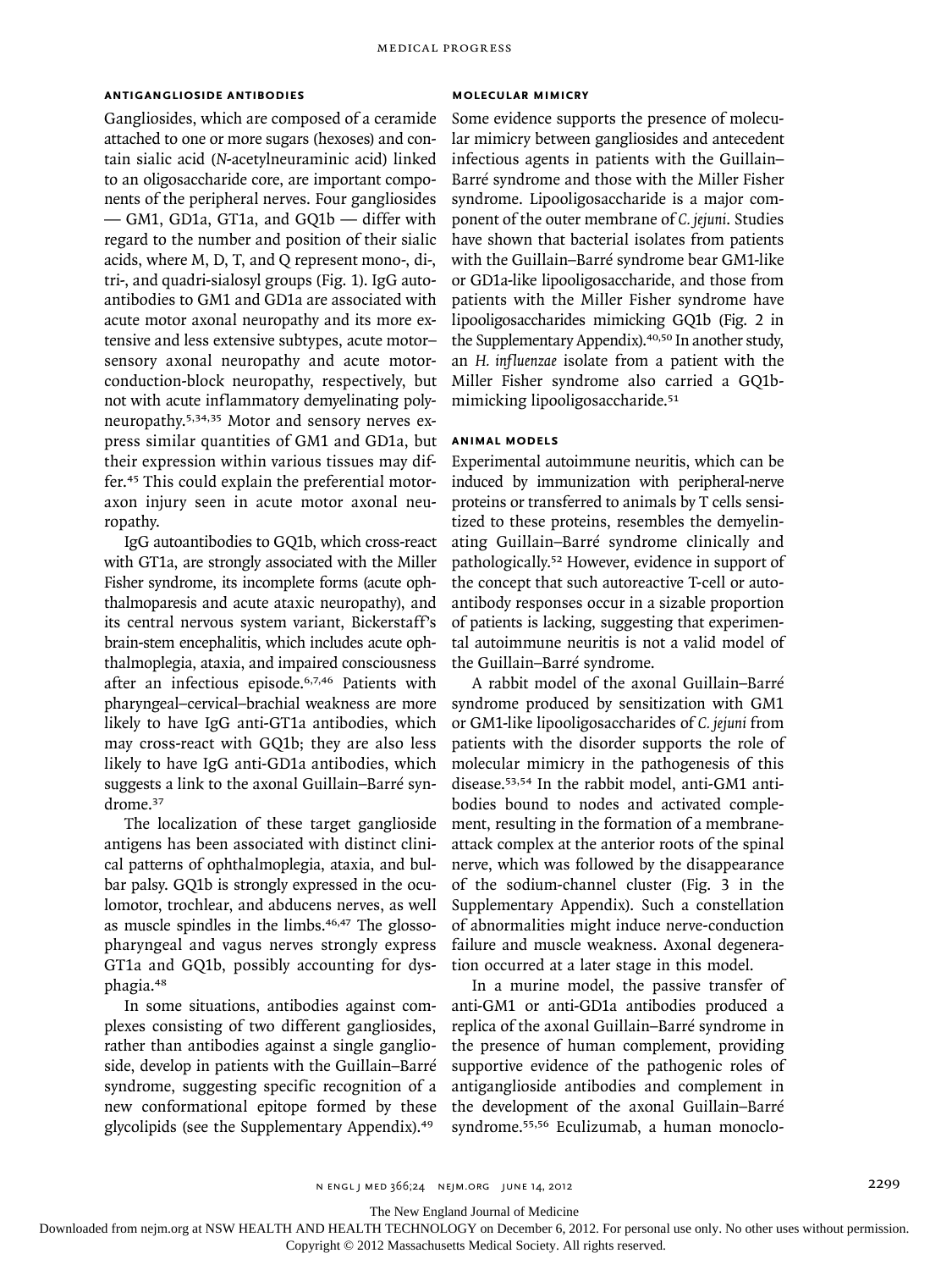nal antibody that binds to and blocks cleavage of the complement component C5, prevented dysfunction and structural nerve damage in the murine model.<sup>57</sup>

The presence of anti-GM1 or anti-GD1a antibodies impeded axonal regeneration after peripheral-nerve injury in a murine model,<sup>45</sup> and erythropoietin, which is used to treat anemia in chronic kidney disease, enhanced nerve regeneration.<sup>58</sup> The activation of RhoA and Rho kinase appears to prevent neurite outgrowth induced by anti-GM1 or anti-GD1a antibodies.<sup>59</sup> An inhibitor of Rho kinase, fasudil, which has been used in the prevention of cerebral vasospasm in patients with subarachnoid hemorrhage, has shown therapeutic effects in experimental autoimmune neuritis.<sup>60</sup>

### **ASSOCIATED INFECTIOUS DISEASES**

Infection with cytomegalovirus or Epstein–Barr virus is associated with the demyelinating Guillain– Barré syndrome, whereas *C. jejuni* infection is associated with the axonal Guillain–Barré syndrome and with the Miller Fisher syndrome.10,40,61,62 The pathogenesis of the demyelinating Guillain– Barré syndrome has yet to be clarified, despite the documentation of characteristic histologic changes.27,41 In contrast, our understanding of the underlying pathogenesis of the axonal Guillain–Barré

#### **Table 1. Management of the Guillain–Barré Syndrome.**

#### **Monitoring of cardiac and pulmonary dysfunction**

Electrocardiography, blood pressure, pulse oximetry for oxyhemoglobin saturation, vital capacity, and swallowing should be regularly monitored in patients who have severe disease, with checks every 2–4 hr if the disease is progressing and every  $6-12$  hr if it is stable.<sup>63</sup>

Insertion of a temporary cardiac pacemaker, use of a mechanical ventilator, and placement of a nasogastric tube should be performed on the basis of the monitoring results.

## **Prevention of pulmonary embolism**

Prophylactic use of subcutaneous heparin and compression stockings is recommended for adult patients who cannot walk.

#### **Immunotherapy**

- Intravenous immune globulin or plasma exchange should be administered in patients who are not able to walk unaided.
- In patients whose status deteriorates after initial improvement or stabilization, retreatment with either form of immunotherapy can be considered. However, plasma exchange should not be performed in patients already treated with immune globulin because it would wash out the immune globulin still present in the blood. Also, immune globulin should not be used in patients already treated with plasma exchange because this sequence of treatments is not significantly better than plasma exchange alone.<sup>64</sup>

syndrome and the Miller Fisher syndrome has been, in part, elucidated.

Infection by *C. jejuni* carrying GM1-like or GD1a-like lipooligosaccharide induces anti-GM1 or anti-GD1a antibodies in some patients. These autoantibodies bind to GM1 or GD1a expressed on the motor nerves of the limbs, resulting in the axonal Guillain–Barré syndrome (Fig. 2 in the Supplementary Appendix). In contrast, infection by *C. jejuni* bearing GQ1b-mimicking lipooligosaccharide elicits the generation of anti-GQ1b antibodies. The autoantibodies, on binding to GQ1b expressed in the oculomotor nerves and muscle spindles, may cause the Miller Fisher syndrome.

# **TREATMENT**

#### **GENERAL CARE**

Even in developed countries, 5% of patients with the Guillain–Barré syndrome die from medical complications such as sepsis, pulmonary emboli, or unexplained cardiac arrest, perhaps related to dysautonomia.23 Thus, management requires measures for the early detection of such complications (Table 1).<sup>63</sup> Ideally, all patients should remain under hospital observation until it has been established that there is no evidence of clinical progression.<sup>65</sup> Whenever feasible, patients should be treated in a critical care unit, where adequate resources are available to allow continuous cardiac and respiratory monitoring. Patients with very mild weakness and the ability to walk independently are unlikely to require any treatment beyond supportive care.

Even in the absence of clinical respiratory distress, mechanical ventilation may be required in patients with at least one major criterion or two minor criteria. The major criteria are hypercarbia (partial pressure of arterial carbon dioxide, >6.4 kPa [48 mm Hg]), hypoxemia (partial pressure of arterial oxygen while the patient is breathing ambient air, <7.5 kPa [56 mm Hg]), and a vital capacity less than 15 ml per kilogram of body weight, and the minor criteria are inefficient cough, impaired swallowing, and atelectasis.66 An early assessment of swallowing will identify patients at risk for aspiration, necessitating the placement of a nasogastric tube.<sup>23</sup> Selective decontamination of the digestive tract decreases the time that patients remain on a ventilator.<sup>67</sup>

The New England Journal of Medicine

Downloaded from nejm.org at NSW HEALTH AND HEALTH TECHNOLOGY on December 6, 2012. For personal use only. No other uses without permission.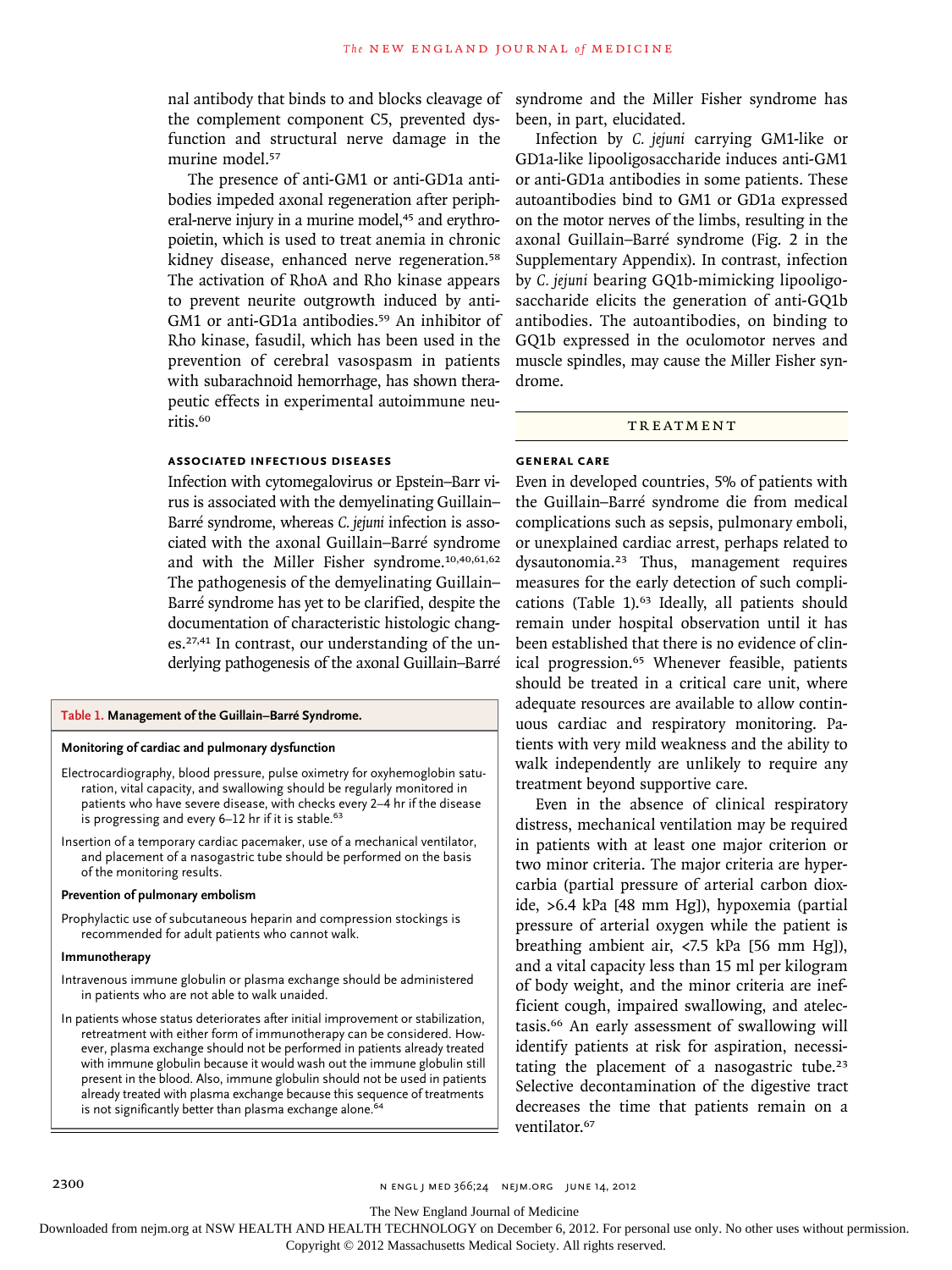Serious and potentially fatal autonomic dysfunction, such as arrhythmia and extreme hypertension or hypotension, occurs in 20% of patients with the Guillain–Barré syndrome.<sup>23</sup> Severe bradycardia may be preceded by wide swings (exceeding 85 mm Hg) in systolic blood pressure from day to day. Bradycardia may be so marked that it causes asystole, warranting the use of a temporary cardiac pacemaker.

When patients with the Guillain–Barré syndrome are not ambulatory, prophylaxis against deep-vein thrombosis, consisting of subcutaneous heparin and the use of compression stockings, is important.23 Other possible complications include urinary retention and constipation, which may be addressed by bladder catheterization and the use of laxatives, respectively. The implementation of early and active individualized rehabilitation programs will maximize the chances of a favorable outcome.<sup>68</sup>

Pain, in the form of dysesthesia or muscular, radicular, arthralgic, and meningitic pain, has been reported to precede weakness in one third of patients with the Guillain–Barré syndrome: two thirds of all patients have pain during the acute phase and one third a year later.<sup>69</sup> Early recognition and treatment are important, and opioids, gabapentin, and carbamazepine may be effective, whereas glucocorticoids are not.<sup>70</sup> Severe fatigue has been reported in 60% of patients<sup>71</sup> and, when persistent, may respond to a program of strengthening, aerobic, and functional exercise.<sup>72</sup>

The Guillain–Barré syndrome can affect the central nervous system. In one study, vivid dreams, hallucinations, or psychosis affected one third of patients.73 These changes occurred during the progression or plateau phase of the syndrome and disappeared as the patients recovered.

## **IMMUNOTHERAPY**

Plasma exchange was the first treatment that was found to be effective in hastening recovery in patients with the Guillain–Barré syndrome,<sup>74</sup> and it appeared to be most effective when it was started within the first 2 weeks after disease onset in patients who were unable to walk. An electrophysiological examination is not always required for the initiation of immunotherapy. Plasma exchange nonspecifically removes antibodies and complement and appears to be associated with reduced nerve damage and faster clinical improvement, as compared with supportive therapy alone.74 The usual empirical regimen is five exchanges over a period of 2 weeks, with a total exchange of 5 plasma volumes. One trial showed that patients who could walk with or without aid but could not run benefited from two exchanges of 1.5 plasma volumes, but more severely affected patients required at least four exchanges.<sup>75</sup>

Treatment with intravenous immune globulin, initiated within 2 weeks after disease onset, is reported to be about as effective as plasma exchange in patients with the Guillain–Barré syndrome who cannot walk independently.<sup>64,76</sup> It is thought that immune globulin may act by neutralizing pathogenic antibodies and inhibiting autoantibody-mediated complement activation, resulting in reduced nerve injury and faster clinical improvement, as compared with no treatment,77,78 although no comparative studies have been performed. In general, intravenous immune globulin has replaced plasma exchange as the treatment of choice in many medical centers because of its greater convenience and availability. According to the standard treatment regimen, immune globulin is given at a total dose of 2 g per kilogram of body weight over a period of 5 days.64,76 The pharmacokinetics of immune globulin varies among patients, and some patients have a smaller rise in serum IgG after the administration of immune globulin.79 These patients are likely to have a poorer outcome, with fewer able to walk unaided at 6 months. A second course of immune globulin in severely unresponsive patients was reported to be beneficial in one study.<sup>80</sup> Whether this observation holds will be assessed in an international study by the Inflammatory Neuropathy Consortium.

The combination of plasma exchange followed by a course of intravenous immune globulin is not significantly better than plasma exchange or immune globulin alone.64 Neither prednisolone nor methylprednisolone can significantly accelerate recovery or affect the long-term outcome in patients with the Guillain–Barré syndrome.<sup>81,82</sup> One study showed that combined administration of immune globulin and methylprednisolone was not more effective than immune globulin alone, although an analysis corrected for known prognostic factors suggested a short-term effect.<sup>83</sup>

There have been no randomized trials of treatment for patients with the Miller Fisher syndrome. In retrospective analyses, intravenous immune globulin, but not plasmapheresis, re-

The New England Journal of Medicine

Downloaded from nejm.org at NSW HEALTH AND HEALTH TECHNOLOGY on December 6, 2012. For personal use only. No other uses without permission.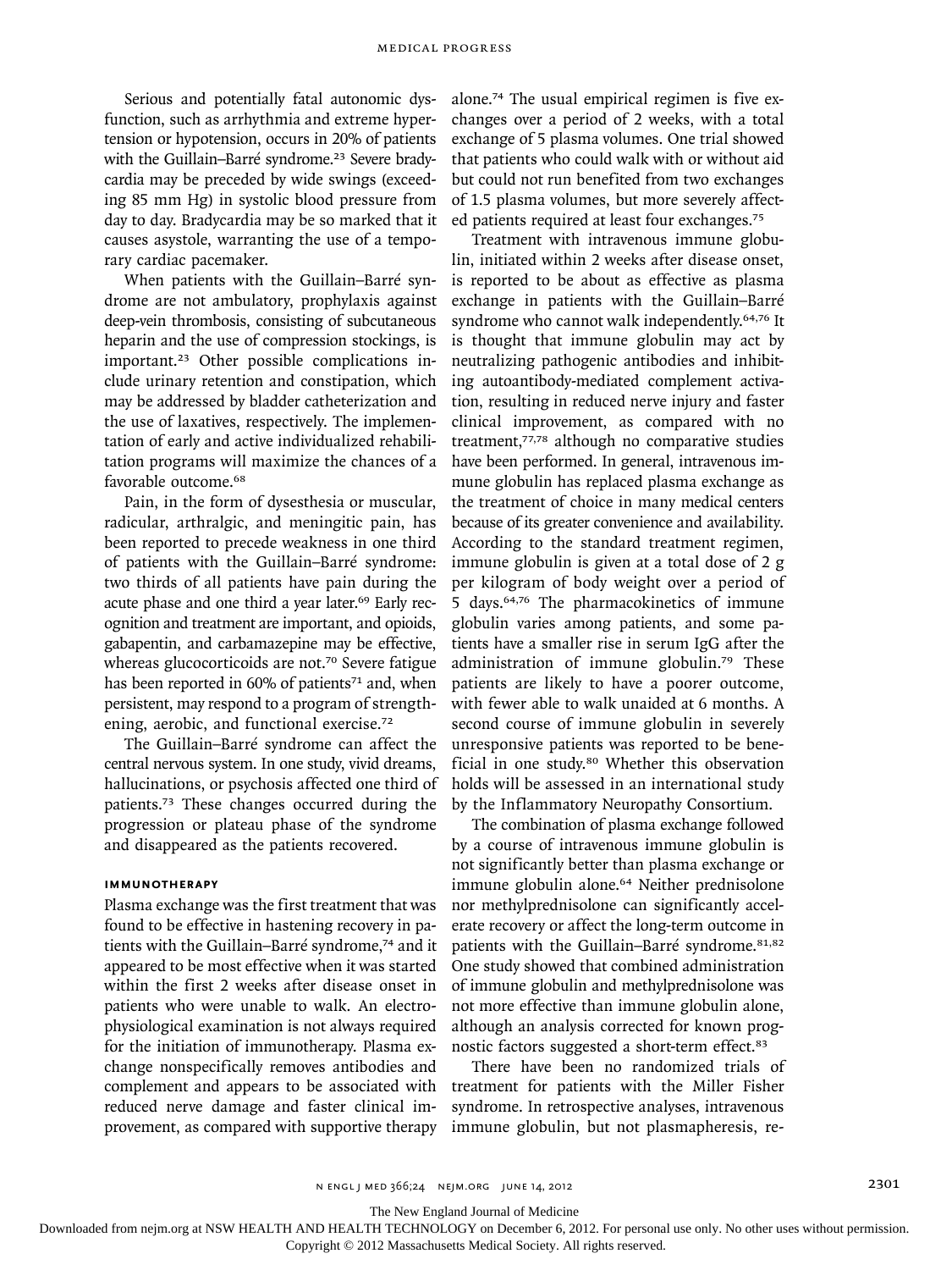sulted in a slight hastening of recovery from ophthalmoplegia or ataxia in patients with the Miller Fisher syndrome, although the time to complete recovery remained unchanged.4,84

# **SUMMARY**

The Guillain–Barré syndrome, an acute immunemediated neuropathy, still carries a grave prognosis. The syndrome is manifested as a spectrum of peripheral-nerve disorders with several clinical variants that are characterized by the distribution of weakness of the limbs or cranialnerve–innervated muscles, underlying pathological abnormalities, and associated autoantibodies.5-7,34,35,37,85

The most frequent antecedent infection is *C. jejuni* infection, which is associated with 30% of cases of the Guillain–Barré syndrome and 20% of cases of the Miller Fisher syndrome.9,40 Molecular mimicry between the bacterial and peripheral-nerve components appears to elicit autoantibodies and induce the development of the axonal subtype of the Guillain–Barré syndrome or the Miller Fisher syndrome after enteritis with *C. jejuni*. 40,50,53,54 Eculizumab, erythropoietin, and fasudil, which have been used in the treatment of other, unrelated medical conditions, have shown promise in animal models of the Guillain–Barré syndrome,57,58,60 but clinical studies are lacking.

Dr. Hartung reports receiving consulting fees from Biogen Idec, Novartis Pharma, Merck Serono, Bayer HealthCare, and Genzyme and consulting and lecture fees from Baxter, CSL Behring, and Talecris. No other potential conflict of interest relevant to this article was reported.

Disclosure forms provided by the authors are available with the full text of this article at NEJM.org.

We thank Dr. N. Shahrizaila (Department of Medicine, University of Malaya) for her editorial assistance with earlier drafts of the manuscript; Dr. N. Kokubun (Department of Neurology, Dokkyo Medical University) for preparing Figure 1 in the Supplementary Appendix, and for helpful suggestions; Dr. K. Susuki (Department of Neuroscience, Baylor College of Medicine) for preparing Figure 3 in the Supplementary Appendix; and Prof. A. Uncini (Department of Neuroscience and Imaging, G. d'Annunzio University) and Prof. S. Kuwabara (Department of Neurology, Graduate School of Medicine, Chiba University) for their critical review of an earlier version of the manuscript.

#### **REFERENCES**

**1.** Guillain G, Barré JA, Strohl A. Sur un syndrome de radiculonévrite avec hyperalbuminose du liquide céphalo-rachidien sans réaction cellulaire: remarques sur les caractères cliniques et graphiques des réflexes tendineux. Bulletins et mémoires de la Société des Médecins des Hôpitaux de Paris 1916;40:1462-70.

**2.** Hughes RAC, Swan AV, Raphaël JC, Annane D, van Koningsveld R, van Doorn PA. Immunotherapy for Guillain-Barré syndrome: a systematic review. Brain 2007; 130:2245-57.

**3.** Fisher M. An unusual variant of acute idiopathic polyneuritis (syndrome of ophthalmoplegia, ataxia and areflexia). N Engl J Med 1956;255:57-65.

**4.** Mori M, Kuwabara S, Fukutake T, Yuki N, Hattori T. Clinical features and prognosis of Miller Fisher syndrome. Neurology 2001;56:1104-6.

**5.** Sekiguchi Y, Uncini A, Yuki N, et al. Antiganglioside antibodies are associated with axonal Guillain-Barré syndrome: a Japanese-Italian collaborative study. J Neurol Neurosurg Psychiatry 2012;83: 23-8.

**6.** Ito M, Kuwabara S, Odaka M, et al. Bickerstaff's brainstem encephalitis and Fisher syndrome form a continuous spectrum: clinical analysis of 581 cases. J Neurol 2008;255:674-82.

**7.** Ito M, Matsuno K, Sakumoto Y, Hirata K, Yuki N. Ataxic Guillain-Barré syn-

drome and acute sensory ataxic neuropathy form a continuous spectrum. J Neurol Neurosurg Psychiatry 2011;82:294-9.

**8.** Sejvar JJ, Baughman AL, Wise M, Morgan OW. Population incidence of Guillain-Barré syndrome: a systematic review and meta-analysis. Neuroepidemiology 2011;36:123-33.

**9.** Poropatich KO, Walker CL, Black RE. Quantifying the association between Campylobacter infection and Guillain-Barré syndrome: a systematic review. J Health Popul Nutr 2010;28:545-52.

**10.** Hadden RDM, Karch H, Hartung HP, et al. Preceding infections, immune factors, and outcome in Guillain-Barré syndrome. Neurology 2001;56:758-65.

**11.** Jacobs BC, Rothbarth PH, van der Meché FGA, et al. The spectrum of antecedent infections in Guillain-Barré syndrome: a case-control study. Neurology 1998;51:1110-5.

**12.** Orlikowski D, Porcher R, Sivadon-Tardy V, et al. Guillain-Barré syndrome following primary cytomegalovirus infection: a prospective cohort study. Clin Infect Dis 2011;52:837-44.

**13.** Kang JH, Sheu JJ, Lin HC. Increased risk of Guillain-Barré syndrome following recent herpes zoster: a populationbased study across Taiwan. Clin Infect Dis 2010;51:525-30.

**14.** Lehmann HC, Hartung HP, Kieseier BC, Hughes RAC. Guillain-Barré syndrome after exposure to influenza virus. Lancet Infect Dis 2010;10:643-51.

**15.** Dieleman J, Romio S, Johansen K, Weibel D, Bonhoeffer J, Sturkenboom M. Guillain-Barré syndrome and adjuvanted pandemic influenza A (H1N1) 2009 vaccine: multinational case-control study in Europe. BMJ 2011;343:d3908.

**16.** Sejvar JJ, Kohl KS, Gidudu J, et al. Guillain-Barré syndrome and Fisher syndrome: case definitions and guidelines for collection, analysis, and presentation of immunization safety data. Vaccine 2011; 29:599-612.

**17.** Asbury AK, Cornblath DR. Assessment of current diagnostic criteria for Guillain-Barré syndrome. Ann Neurol 1990;27:Suppl:S21-S24.

**18.** Nishimoto Y, Odaka M, Hirata K, Yuki N. Usefulness of anti-GQ1b IgG antibody testing in Fisher syndrome compared with cerebrospinal fluid examination. J Neuroimmunol 2004;148:200-5.

**19.** Kuitwaard K, van Koningsveld R, Ruts L, Jacobs BC, van Doorn PA. Recurrent Guillain-Barré syndrome. J Neurol Neurosurg Psychiatry 2009;80:56-9.

**20.** Yuki N, Kokubun N, Kuwabara S, et al. Guillain-Barré syndrome associated with normal or exaggerated tendon reflexes. J Neurol 2011 December 6 (Epub ahead of print).

**21.** Ruts L, Drenthen J, Jacobs BC, van Doorn PA. Distinguishing acute-onset

2302 n engl j med 366;24 nejm.org june 14, 2012

The New England Journal of Medicine

Downloaded from nejm.org at NSW HEALTH AND HEALTH TECHNOLOGY on December 6, 2012. For personal use only. No other uses without permission.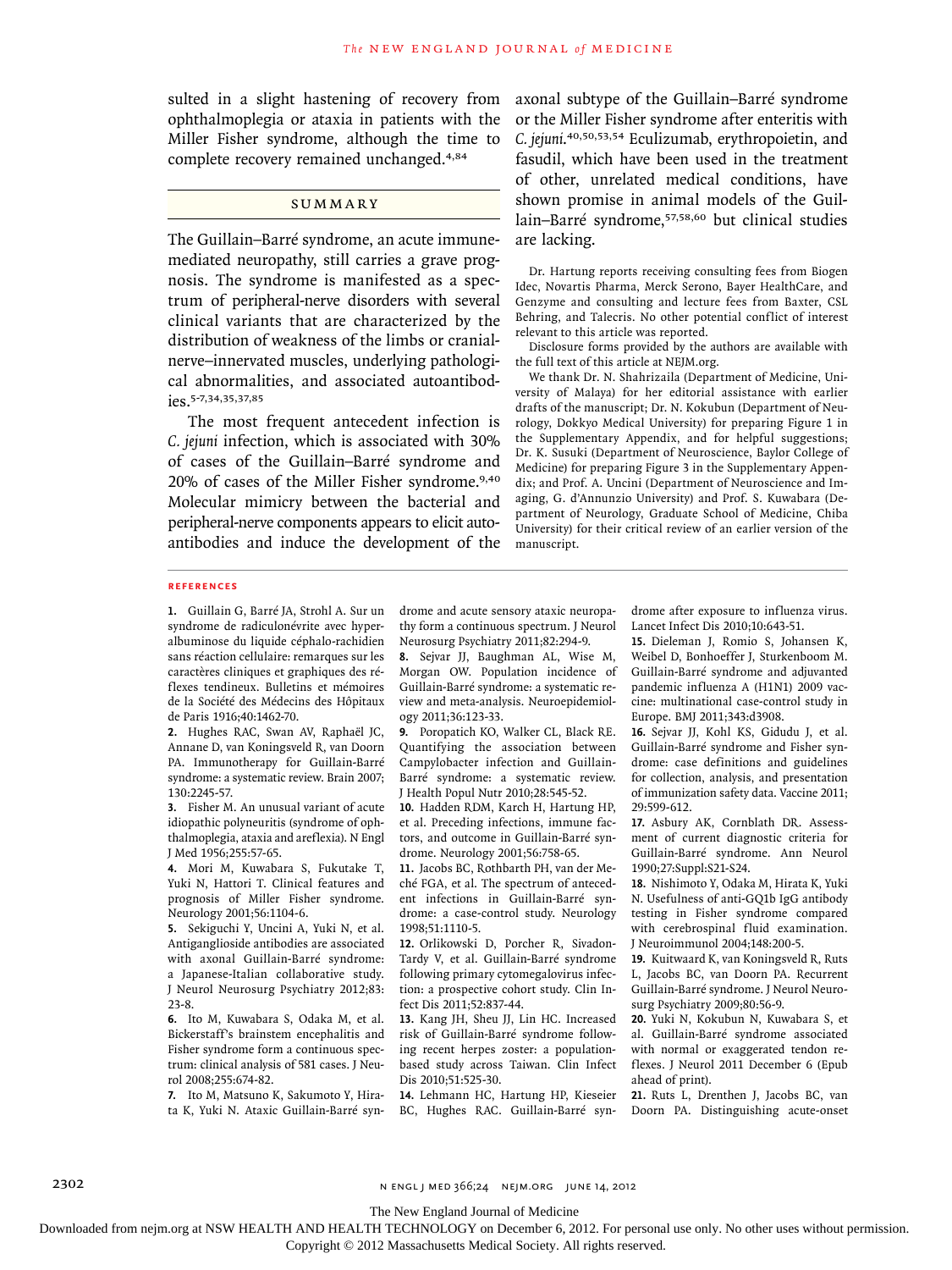CIDP from fluctuating Guillain-Barré syndrome: a prospective study. Neurology 2010;74:1680-6.

**22.** Hiraga A, Mori M, Ogawara K, Hattori T, Kuwabara S. Differences in patterns of progression in demyelinating and axonal Guillain-Barré syndromes. Neurology 2003;61:471-4.

**23.** Hughes RAC, Wijdicks EF, Benson E, et al. Supportive care for patients with Guillain-Barré syndrome. Arch Neurol 2005;62:1194-8.

**24.** van Koningsveld R, Steyerberg EW, Hughes RAC, Swan AV, van Doorn PA, Jacobs BC. A clinical prognostic scoring system for Guillain-Barré syndrome. Lancet Neurol 2007;6:589-94.

**25.** Walgaard C, Lingsma HF, Ruts L, van Doorn PA, Steyerberg EW, Jacobs BC. Early recognition of poor prognosis in Guillain-Barré syndrome. Neurology 2011; 76:968-75.

**26.** Walgaard C, Lingsma HF, Ruts L, et al. Prediction of respiratory insufficiency in Guillain-Barré syndrome. Ann Neurol 2010;67:781-7.

**27.** Asbury AK, Arnason BG, Adams RD. The inflammatory lesion in idiopathic polyneuritis: its role in pathogenesis. Medicine (Baltimore) 1969;48:173-215.

**28.** McKhann GM, Cornblath DR, Griffin JW, et al. Acute motor axonal neuropathy: a frequent cause of acute flaccid paralysis in China. Ann Neurol 1993;33:333-42.

**29.** Hadden RDM, Cornblath DR, Hughes RAC, et al. Electrophysiological classification of Guillain-Barré syndrome: clinical associations and outcome. Ann Neurol 1998;44:780-8.

**30.** Ho TW, Mishu B, Li CY, et al. Guillain-Barré syndrome in northern China: relationship to *Campylobacter jejuni* infection and anti-glycolipid antibodies. Brain 1995;118:597-605.

**31.** Islam Z, Jacobs BC, van Belkum A, et al. Axonal variant of Guillain-Barré syndrome associated with Campylobacter infection in Bangladesh. Neurology 2010;74: 581-7.

**32.** Nachamkin I, Arzarte Barbosa P, Ung H, et al. Patterns of Guillain-Barré syndrome in children: results from a Mexican population. Neurology 2007;69:1665-71.

**33.** Uncini A, Manzoli C, Notturno F, Capasso M. Pitfalls in electrodiagnosis of Guillain-Barré syndrome subtypes. J Neurol Neurosurg Psychiatry 2010;81:1157-63. **34.** Capasso M, Notturno F, Mazoli C, Uncini A. Involvement of sensory fibers in axonal subtypes of Guillain-Barré syndrome. J Neurol Neurosurg Psychiatry 2011;82:664-70.

**35.** Capasso M, Caporale CM, Pomilio F, Gandolfi P, Lugaresi A, Uncini A. Acute motor conduction block neuropathy: another Guillain-Barré syndrome variant. Neurology 2003;61:617-22.

**36.** Ropper AH. Further regional variants

of acute immune polyneuropathy: bifacial weakness or sixth nerve paresis with paresthesias, lumbar polyradiculopathy, and ataxia with pharyngeal-cervical-brachial weakness. Arch Neurol 1994;51:671-5.

**37.** Nagashima T, Koga M, Odaka M, Hirata K, Yuki N. Continuous spectrum of pharyngeal-cervical-brachial variant of Guillain-Barré syndrome. Arch Neurol 2007;64:1519-23.

**38.** Ropper AH. Unusual clinical variants and signs in Guillain-Barré syndrome. Arch Neurol 1986;43:1150-2.

**39.** Lyu RK, Tang LM, Cheng SY, Hsu WC, Chen ST. Guillain-Barré syndrome in Taiwan: a clinical study of 167 patients. J Neurol Neurosurg Psychiatry 1997;63:494- 500.

**40.** Koga M, Gilbert M, Li J, et al. Antecedent infections in Fisher syndrome: a common pathogenesis of molecular mimicry. Neurology 2005;64:1605-11.

**41.** Hafer-Macko CE, Sheikh KA, Li CY, et al. Immune attack on the Schwann cell surface in acute inflammatory demyelinating polyneuropathy. Ann Neurol 1996; 39:625-35.

**42.** Hafer-Macko C, Hsieh S-T, Li CY, et al. Acute motor axonal neuropathy: an antibody-mediated attack on axolemma. Ann Neurol 1996;40:635-44.

**43.** Griffin JW, Li CY, Macko C, et al. Early nodal changes in the acute motor axonal neuropathy pattern of the Guillain-Barré syndrome. J Neurocytol 1996; 25:33-51.

**44.** Dehaene I, Martin JJ, Geens K, Cras P. Guillain-Barré syndrome with ophthalmoplegia: clinicopathologic study of the central and peripheral nervous systems, including the oculomotor nerves. Neurology 1986;36:851-4.

**45.** Lopez PH, Zhang G, Zhang J, et al. Passive transfer of IgG anti-GM1 antibodies impairs peripheral nerve repair. J Neurosci 2010;30:9533-41.

**46.** Chiba A, Kusunoki S, Obata H, Machinami R, Kanazawa I. Serum anti-GQ1b IgG antibody is associated with ophthalmoplegia in Miller Fisher syndrome and Guillain-Barré syndrome: clinical and immunohistochemical studies. Neurology 1993;43:1911-7.

**47.** Liu JX, Willison HJ, Pedrosa-Domellof F. Immunolocalization of GQ1b and related gangliosides in human extraocular neuromuscular junctions and muscle spindles. Invest Ophthalmol Vis Sci 2009; 50:3226-32.

**48.** Koga M, Yoshino H, Morimatsu M, Yuki N. Anti-GT1a IgG in Guillain-Barré syndrome. J Neurol Neurosurg Psychiatry 2002;72:767-71.

**49.** Kusunoki S, Kaida K. Antibodies against ganglioside complexes in Guillain-Barré syndrome and related disorders. J Neurochem 2011;116:828-32.

**50.** Yuki N, Taki T, Inagaki F, et al. A bac-

terium lipopolysaccharide that elicits Guillain-Barré syndrome has a GM1 ganglioside-like structure. J Exp Med 1993; 178:1771-5.

**51.** Houliston RS, Koga M, Li J, et al. A *Haemophilus influenzae* strain associated with Fisher syndrome expresses a novel disialylated ganglioside mimic. Biochemistry 2007;46:8164-71.

**52.** Willison HJ. Biomarkers in experimental models of antibody-mediated neuropathies. J Peripher Nerv Syst 2011;16: Suppl 1:60-2.

**53.** Susuki K, Rasband MN, Tohyama K, et al. Anti-GM1 antibodies cause complement-mediated disruption of sodium channel clusters in peripheral motor nerve fibers. J Neurosci 2007;27:3956-67. **54.** Yuki N, Susuki K, Koga M, et al. Carbohydrate mimicry between human ganglioside GM1 and *Campylobacter jejuni* lipooligosaccharide causes Guillain-Barré syndrome. Proc Natl Acad Sci U S A 2004; 101:11404-9.

**55.** Greenshields KN, Halstead SK, Zitman FM, et al. The neuropathic potential of anti-GM1 autoantibodies is regulated by the local glycolipid environment in mice. J Clin Invest 2009;119:595-610.

**56.** Goodfellow JA, Bowes T, Sheikh K, et al. Overexpression of GD1a ganglioside sensitizes motor nerve terminals to anti-GD1a antibody-mediated injury in a model of acute motor axonal neuropathy. J Neurosci 2005;25:1620-8.

**57.** Halstead SK, Zitman FM, Humphreys PD, et al. Eculizumab prevents anti-ganglioside antibody-mediated neuropathy in a murine model. Brain 2008;131:1197- 208.

**58.** Zhang G, Lehmann HC, Bogdanova N, Gao T, Zhang J, Sheikh KA. Erythropoietin enhances nerve repair in antiganglioside antibody-mediated models of immune neuropathy. PLoS One 2011; 6(10):e27067.

**59.** Zhang G, Lehmann HC, Manoharan S, et al. Anti-ganglioside antibody-mediated activation of RhoA induces inhibition of neurite outgrowth. J Neurosci 2011;31:1664-75.

**60.** Pineda AA, Minohara M, Kawamura N, et al. Preventive and therapeutic effects of the selective Rho-kinase inhibitor fasudil on experimental autoimmune neuritis. J Neurol Sci 2011;306:115-20.

**61.** Drenthen J, Yuki N, Meulstee J, et al. Guillain-Barré syndrome subtypes related to Campylobacter infection. J Neurol Neurosurg Psychiatry 2011;82:300-5.

**62.** Kuwabara S, Ogawara K, Misawa S, et al. Does *Campylobacter jejuni* infection elicit "demyelinating" Guillain-Barré syndrome? Neurology 2004;63:529-33.

**63.** van Doorn PA, Ruts L, Jacobs BC. Clinical features, pathogenesis, and treatment of Guillain-Barré syndrome. Lancet Neurol 2008;7:939-50.

The New England Journal of Medicine

Downloaded from nejm.org at NSW HEALTH AND HEALTH TECHNOLOGY on December 6, 2012. For personal use only. No other uses without permission.